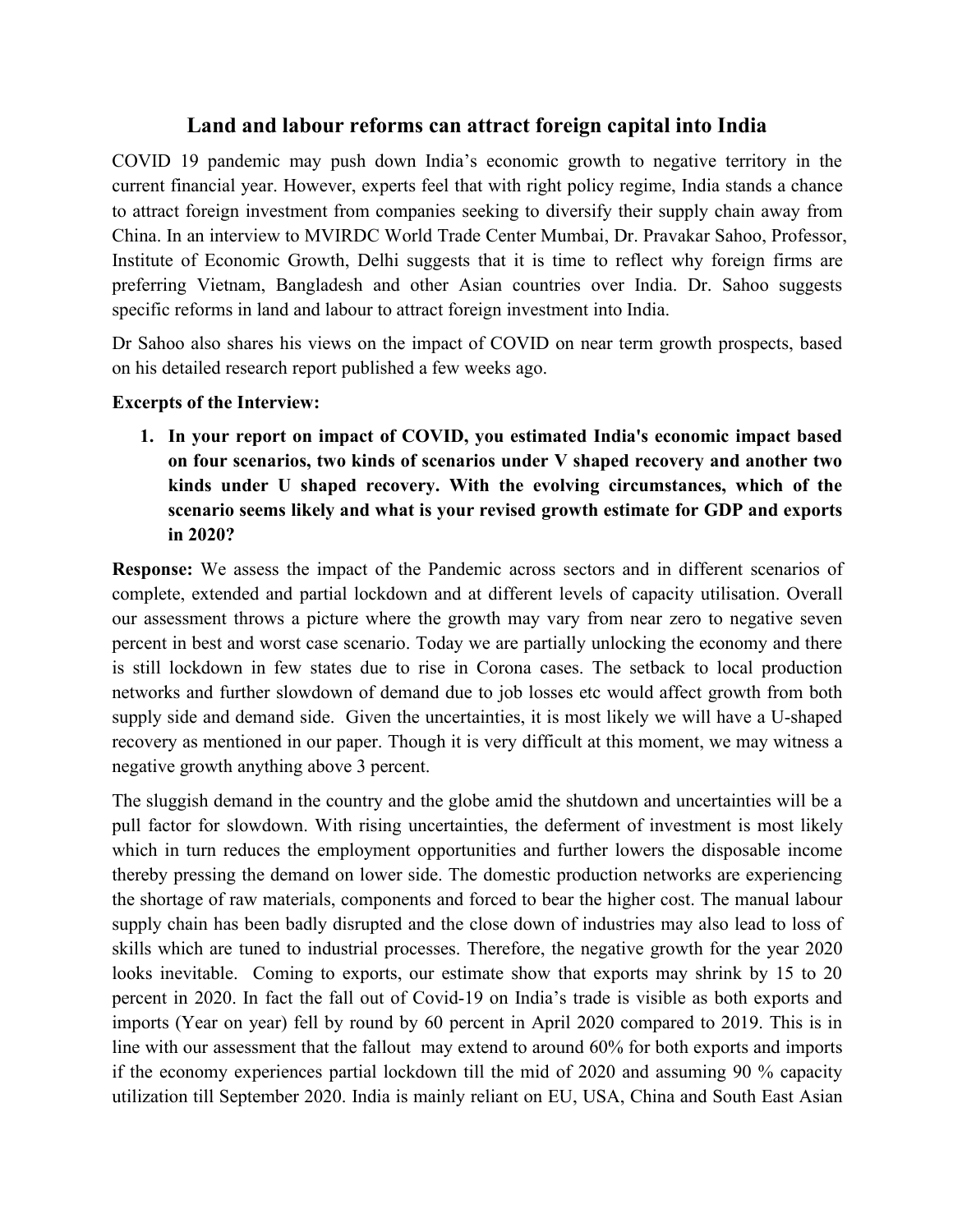countries, collectively contributing around two third of India's exports. All these are also worst affected by the pandemic.

# **2. In your report, you pointed out that basic metals and electrical equipment are the worst affected sectors in the industrial segment. What do you think is the impact of the crisis on industrial production and employment during 2020 and 2021?**

**Response:** Yes, basic metals and industrial equipments are some of the sectors expected to do badly along with few other sectors such as textiles; refined petroleum products, motor vehicles rubber & plastic products, non-metallic products among others. Industrial Equipment companies are grappling with the immediate impact of COVID-19 as both their manufacturing and supply chain operations are being disrupted, and their customers' own operations face similar challenges. Industrial equipment is an important sector for industrial production and growth for the world economy and also India. Industrial equipment sector with over \$3 trillion in revenues, 25% per cent of the manufacturing GDP and 30 per cent of all manufacturing employees across the globe will have an exponential effect on growth especially when the industrial production was already facing a decline globally.

Overall there will be negative performance in manufacturing and industrial sector for atleast first three quarters of 2020. Its not only the demand side but there are supply side constraints now. For example the top value added sectors such as base metals, electronics, machinery, coke & refined petroleum products, motor vehicles etc. have much dependence on the imports. As an instance electronics industry imports about 67% of electronic components from China. Further, take the example of automobile sector which is one of the success stories of Indian manufacturing in last decade. The sector was struggling to adjust to the new regulations of BS- VI regulations, effective 1 April 2020, before Covid and now facing challenges because of the dependency of the sector on China for the Original Equipment Manufacturers (OEMs). The Indian manufacturing sector is over-dependent on China for finished, intermediate and raw material. India imported about US\$90 billion, or approx. INR 6.6 lakh crore, worth of goods from China in 2018 alone, according to World Bank data. Therefore, disruption to the trade and rise in protectionism will certainly affect the domestic supply chain of industrial section in general and manufacturing in particular. Manufacturing constitutes more than 60 percent of India's total exports and the import content of India's exports is very high. Some of sectors that feature in India's top exports are also in India's top imports. Therefore, lock down affecting imports used for manufacturing will severely affect India's exports. There are many problems and disruptions to the whole chain of domestic production network and manufacturing will take few months to come back to normalcy. Another serious problem is reverse migration of workers. The slowdown or negative growth will certain affect millions of jobs. There are already reports of very high unemployment across sectors.

**3. Government of India hasannounced a Rs. 20 lakh crore economic package (including the liquidity measures of RBI). Can we have your assessment of this**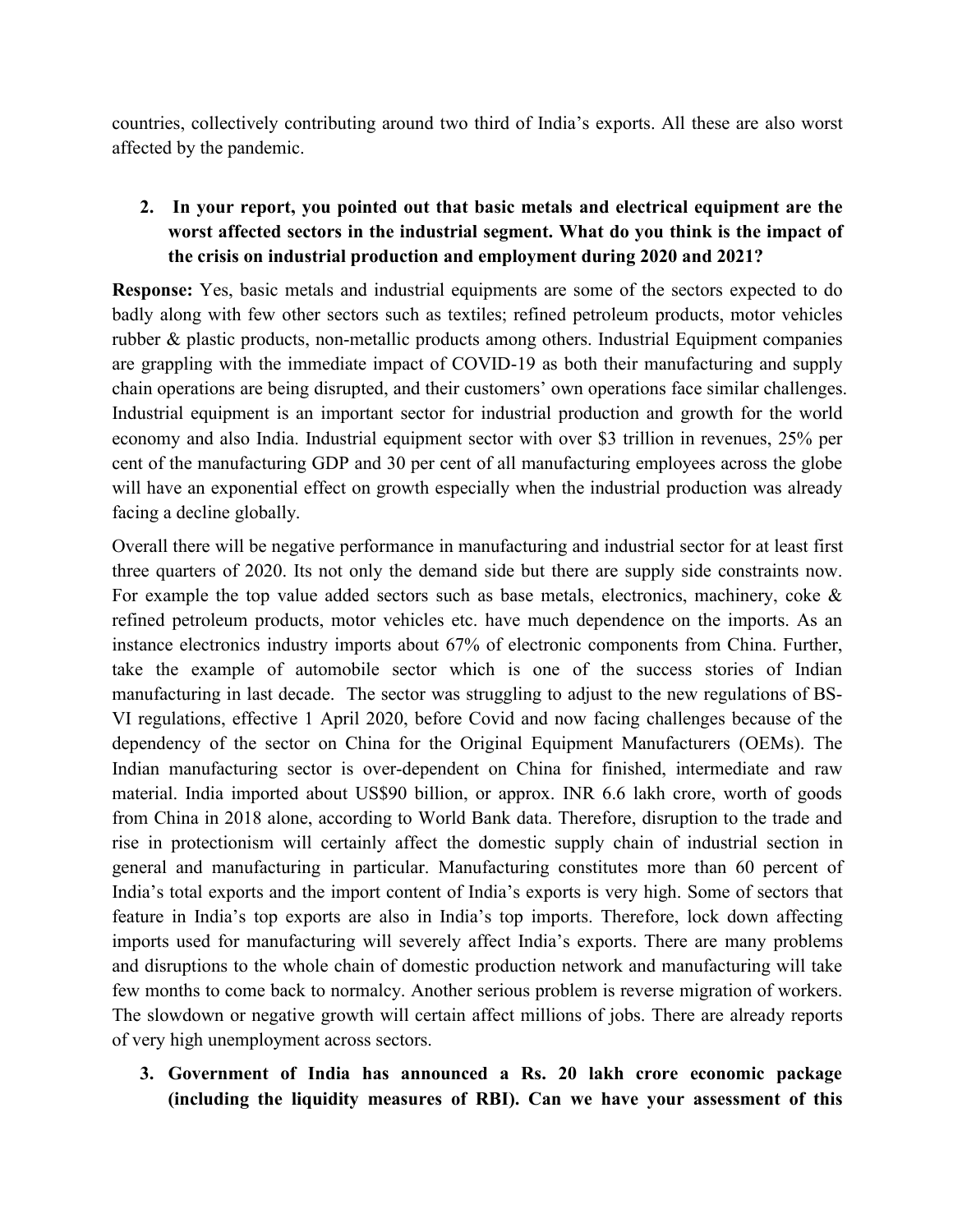### **package and what more should be done to support economic activity, within the fiscal constraints?**

**Response:** Although there are quite a few redeemable qualities of the economic package much more could be done by the government. What we are facing is a health crisis that has escalated into a financial and economic crisis so any package would be inadequate. Although the package states that it is Rs. 20 lakh crore, it is only around 15 percent which is fiscal stimulus, the rest is loans, credit guarantees and funding schemes. Though all these economic packages are expected to help, its difficult to say what is the appetite of the market and firms to use this opportunity of availing loans and funding schemes, even at a lower rate of interest. When demand is down and there is so much of uncertainty, I am not sure about the effectiveness of the packages.

For example, what we really need for the MSMEs is an improvement in their business conditions – which means stronger growth as we come out of this recession –but also looking at the debt situation and finding ways to give them debt relief rather than additional debt. The current government scheme essentially just gives them more loans which they already have in plentiful. It is time to focus on the employment. But most of all, what is needed is for this package to have a trickle-down effect and reach from the hands of the government to the everyday people. Until that happens, nothing substantial can happen in the economy.

India's growth story is service sector-led growth story. I don't find much for the services sector. IT, Tourism, travel, hotel etc are all down. I don't see any sector specific fiscal stimulus for these sectors. The service accounts around 54% of total GVA, two thirds of total FDI inflows into India and about 38% of total exports. Therefore, an additional look is required at the services sector which is badly hit and provide fiscal stimulus and relief to them. Given the estimated fall out of Covid on Indian economy, the government should not worry about the fiscal rule and go all out in adopting counter cyclical fiscal measures to stop things from going bad to worse.

## **4. What are your views on the expectation that global supply chain will diversify away from China in the post-COVID world? What are the specific policy measures you suggest for attracting FDI into India?**

**Response:** Yes there is an opportunity. Foreign companies heavily dependent on China are looking to diversify the risk to their supply chain due to rise in uncertainty owing to China-USA tariff war, geo political tension and now the fight over Corona management. India offers the best opportunity in terms of huge domestic markets and factor endowments. However, we need to create a conducive and favourable business environment that enables foreign firms to manufacture at a competitive cost and use abundant resources like manpower. It's time to think why foreign firms are opting for Vietnam, Bangladesh etc over India in few sectors. We need factor market reforms such as rationalising punitive land accusation clauses and multiple labour laws both at centre and State level.

In the land acquisition act, government needs to ease norms relating to consent clause for private and public projects, social impact assessment, rehabilitation and resettlement, etc. In fact, the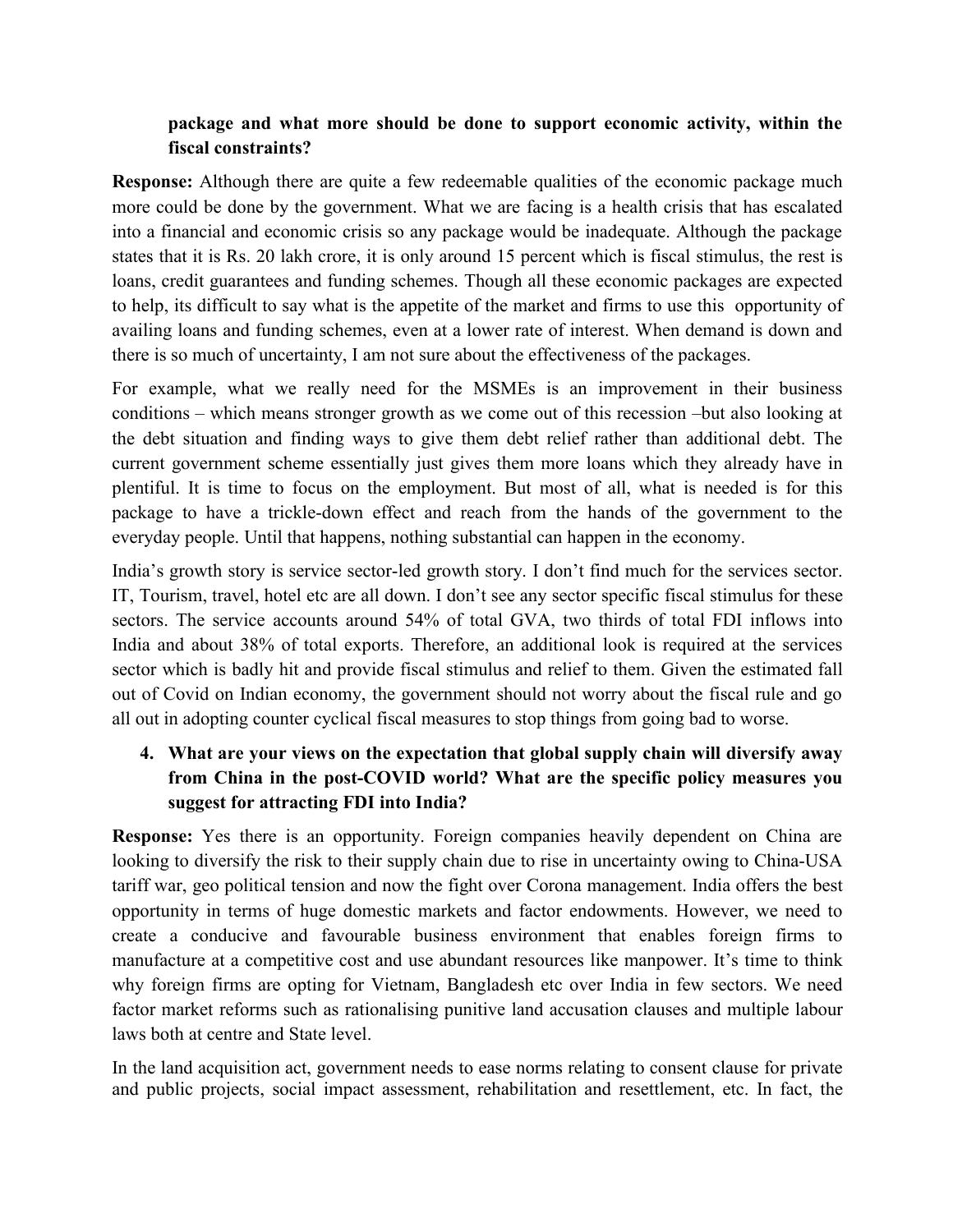central government had proposed around 15 amendments in the extant land acquisition act in 2015. But these amendments were not carried out subsequently.

With regards to labour laws, the government needs to work on four labour codes at the central level. India's biggest strength is manpower and we can not attract labour intensive foreign manufacturing firms if we don't reform multiple labour laws (around 240 or so together) both at centre and states. Some of the labour laws like Industrial dispute act, contract labour laws, apprenticeship act, trade union act etc are not facilitating labour intensive manufacturing in India. No wonder foreign firms are moving to Vietnam, Bangladesh and other countries. The central government has encouraged states to rationalise their labour laws. Government of Rajasthan has already taken progressive steps in this regard and a few other states are also doing it.

Also, government should augment the work on infrastructure, logistics and trade facilitation which reduces trade and transaction cost which is crucial for FDI firms.

It is heartening to note that Government of India is taking proactive steps to attract foreign firms. In fact, as reported, Indian government is in the process of identifying and developing 4.6 lakhs hectares of land including 1.1 lakhs hectares existing land in industrial areas and planning fiscal incentives in the form of preferential tax rates, the tax holiday etc to attract foreign firms. Further, few states governments are also proactively working at state level to capitalize on the opportunity.

#### **Notifications**

### **Press Information Bureau, Government of India**

Prime Minister chairs cabinet meeting to reform farm sector <https://pib.gov.in/PressReleseDetail.aspx?PRID=1629032>

#### **CBIC**

Amendment in notification based on Finance Bill 2020

[https://www.cbic.gov.in/resources//htdocs-cbec/customs/cs-act/notifications/notfns-2020/cs](https://www.cbic.gov.in/resources//htdocs-cbec/customs/cs-act/notifications/notfns-2020/cs-sg2020/cssg01-2020.pdf) sg2020/cssg01-2020.pdf

Reduction in import duty on lentils